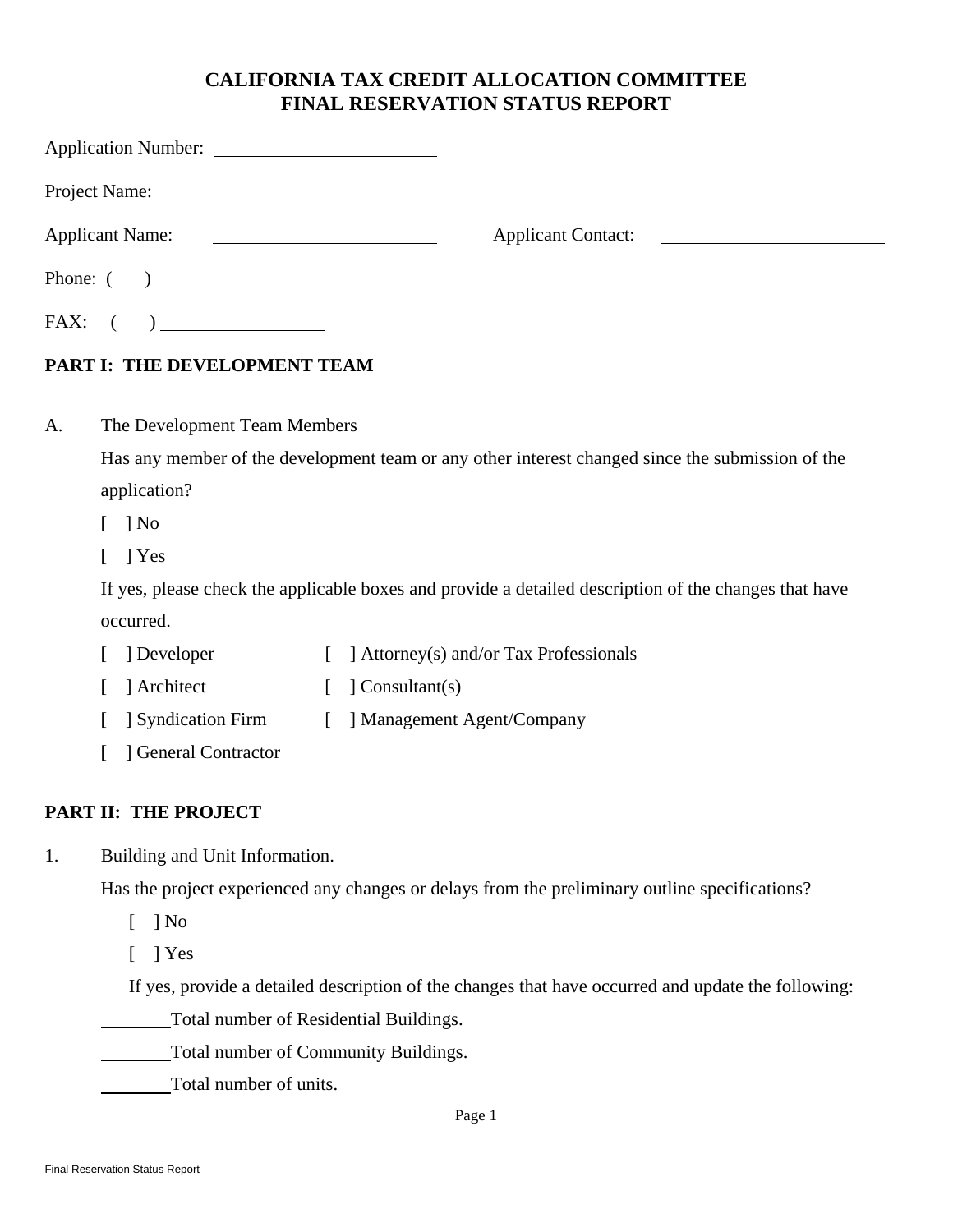Continuation of Building and Unit Information.

|      | Total number of low-income units (plus all manager units)           |
|------|---------------------------------------------------------------------|
| $\%$ | Ratio of low-income units to total units                            |
|      | Total square footage of all residential units                       |
|      | Total square footage of low-income units                            |
| %    | Ratio of low-income residential to total residential square footage |
| %    | Applicable fraction, smaller of unit or square footage ratio        |
|      | Total commercial space square footage                               |
|      | Total common space square footage                                   |
|      | Total parking structure square footage (if applicable)              |
|      | Total square footage of all project structures                      |
|      | Total square footage of all project structures (less parking)       |

#### **PART III: THE DEVELOPMENT TIMETABLE**

*Actual Or Scheduled Month / Year* 

| $\begin{array}{c c}\n\hline\n\end{array}$ |
|-------------------------------------------|
|                                           |
|                                           |
|                                           |
|                                           |
|                                           |
|                                           |
|                                           |
|                                           |
|                                           |
|                                           |
|                                           |
|                                           |
|                                           |
|                                           |
|                                           |
| $\overline{1}$                            |
| $\overline{a}$                            |
|                                           |
| $\frac{1}{2}$                             |

*LOCAL PERMITS* **Conditional Use Permit** variance Site Plan Review **Crading Permit EXECUTE:** Building Permit

*CONSTRUCTION FINANCING*

Loan Application / Enforceable Commitment / Closing and Disbursement

*PERMANENT FINANCING*

Loan Application  $\overline{\phantom{a}}$  Enforceable Commitment / Closing and Disbursement

*OTHER LOANS AND GRANTS*

Type and Source: <sub>-</sub> Application / Closing or Award

/ *Construction Start* 

/ *Construction Completion* 

/ *Placed In Service* 

/ *Occupancy of All Low-Income Units*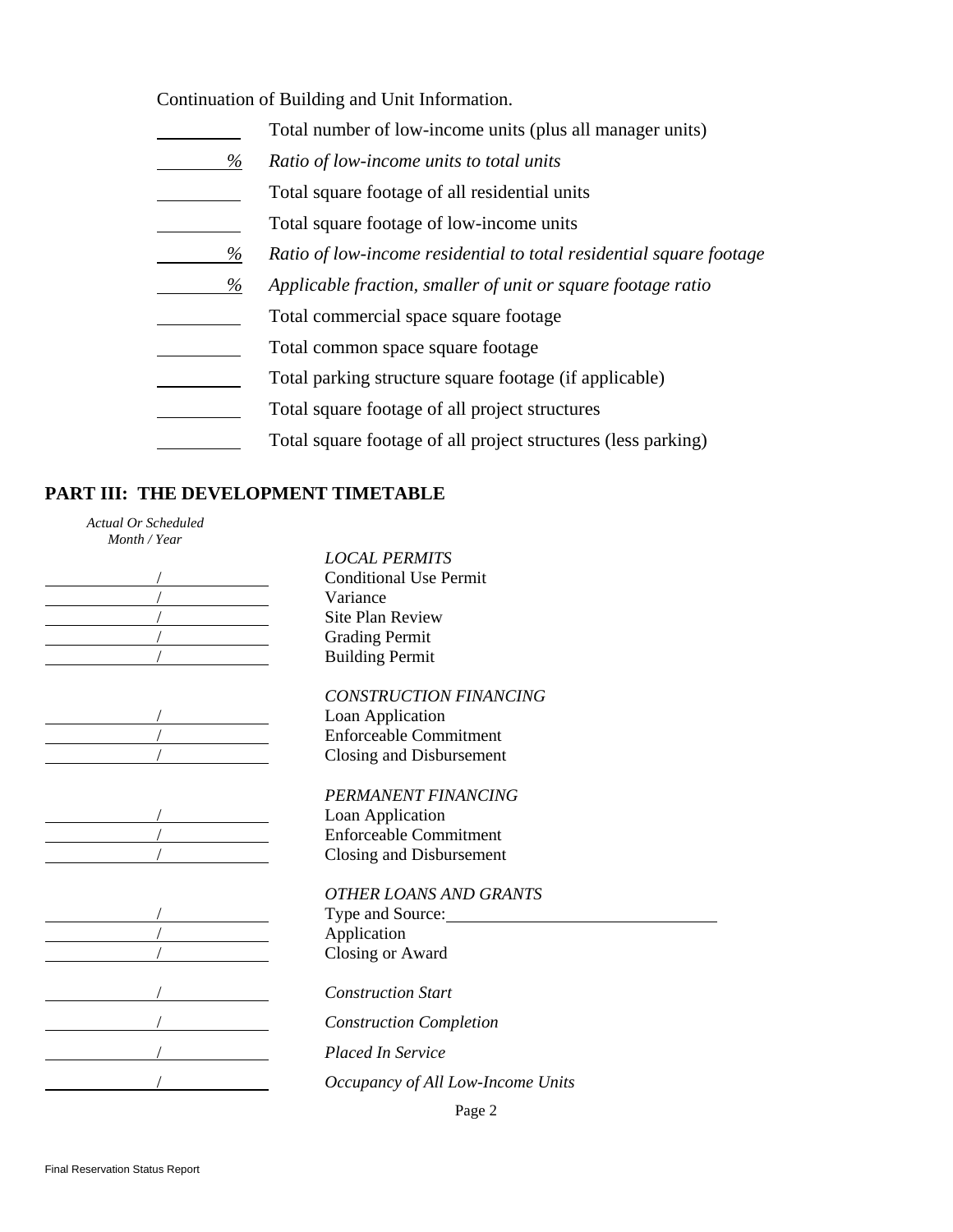### **PART IV: PROJECT FINANCING (SOURCES OF FUNDS)**

### **A. Construction Financing**

### *List Below All Projected Sources Of Funds, Including Grants*

| Name of Lender/Source                                                                                                 |  | Amount of<br><b>Funds</b> |                                                                                                                                                                                                                                                                                                                                                     | <i>Interest</i><br>Rate Months                                                                                                                                                                                                                                                                                                                                                                          | Term in |
|-----------------------------------------------------------------------------------------------------------------------|--|---------------------------|-----------------------------------------------------------------------------------------------------------------------------------------------------------------------------------------------------------------------------------------------------------------------------------------------------------------------------------------------------|---------------------------------------------------------------------------------------------------------------------------------------------------------------------------------------------------------------------------------------------------------------------------------------------------------------------------------------------------------------------------------------------------------|---------|
| <u> 1989 - Johann Barn, mars ann an t-Amhain Aonaich an t-Aonaich an t-Aonaich ann an t-Aonaich ann an t-Aonaich</u>  |  |                           |                                                                                                                                                                                                                                                                                                                                                     |                                                                                                                                                                                                                                                                                                                                                                                                         |         |
|                                                                                                                       |  |                           |                                                                                                                                                                                                                                                                                                                                                     | $\frac{\frac{1}{2} + \frac{1}{2} + \frac{1}{2}}{\frac{1}{2} + \frac{1}{2} + \frac{1}{2} + \frac{1}{2} + \frac{1}{2} + \frac{1}{2} + \frac{1}{2} + \frac{1}{2} + \frac{1}{2} + \frac{1}{2} + \frac{1}{2} + \frac{1}{2} + \frac{1}{2} + \frac{1}{2} + \frac{1}{2} + \frac{1}{2} + \frac{1}{2} + \frac{1}{2} + \frac{1}{2} + \frac{1}{2} + \frac{1}{2} + \frac{1}{2} + \frac{1}{2} + \frac{1}{2} + \frac{$ |         |
| <u> 1989 - Johann Barnett, fransk politik (f. 1989)</u>                                                               |  |                           |                                                                                                                                                                                                                                                                                                                                                     | $\frac{1}{2}$ $\frac{1}{2}$ $\frac{1}{2}$ $\frac{1}{2}$ $\frac{1}{2}$ $\frac{1}{2}$ $\frac{1}{2}$ $\frac{1}{2}$ $\frac{1}{2}$ $\frac{1}{2}$ $\frac{1}{2}$ $\frac{1}{2}$ $\frac{1}{2}$ $\frac{1}{2}$ $\frac{1}{2}$ $\frac{1}{2}$ $\frac{1}{2}$ $\frac{1}{2}$ $\frac{1}{2}$ $\frac{1}{2}$ $\frac{1}{2}$ $\frac{1}{2}$                                                                                     |         |
| <u> 1989 - Johann Barbara, martin amerikan basar dan basa dan basa dalam basa dalam basa dalam basa dalam basa da</u> |  |                           |                                                                                                                                                                                                                                                                                                                                                     | $\frac{\text{S}}{\text{S}}$ and $\frac{\text{S}}{\text{S}}$ and $\frac{\text{S}}{\text{S}}$ and $\frac{\text{S}}{\text{S}}$ and $\frac{\text{S}}{\text{S}}$ and $\frac{\text{S}}{\text{S}}$ and $\frac{\text{S}}{\text{S}}$ and $\frac{\text{S}}{\text{S}}$ and $\frac{\text{S}}{\text{S}}$ and $\frac{\text{S}}{\text{S}}$ and $\frac{\text{S}}{\text{S}}$ and $\frac{\text{S}}{\text{S$               |         |
| <u> 1980 - Johann Barn, mars eta biztanleria (</u>                                                                    |  |                           |                                                                                                                                                                                                                                                                                                                                                     | $\frac{\text{S}}{\text{S}}$ and $\frac{\text{S}}{\text{S}}$ and $\frac{\text{S}}{\text{S}}$ and $\frac{\text{S}}{\text{S}}$ and $\frac{\text{S}}{\text{S}}$ and $\frac{\text{S}}{\text{S}}$ and $\frac{\text{S}}{\text{S}}$ and $\frac{\text{S}}{\text{S}}$ and $\frac{\text{S}}{\text{S}}$ and $\frac{\text{S}}{\text{S}}$ and $\frac{\text{S}}{\text{S}}$ and $\frac{\text{S}}{\text{S$               |         |
| <b>Total Funds for Construction</b>                                                                                   |  |                           | $\begin{picture}(20,10) \put(0,0){\line(1,0){10}} \put(15,0){\line(1,0){10}} \put(15,0){\line(1,0){10}} \put(15,0){\line(1,0){10}} \put(15,0){\line(1,0){10}} \put(15,0){\line(1,0){10}} \put(15,0){\line(1,0){10}} \put(15,0){\line(1,0){10}} \put(15,0){\line(1,0){10}} \put(15,0){\line(1,0){10}} \put(15,0){\line(1,0){10}} \put(15,0){\line(1$ |                                                                                                                                                                                                                                                                                                                                                                                                         |         |
|                                                                                                                       |  |                           |                                                                                                                                                                                                                                                                                                                                                     |                                                                                                                                                                                                                                                                                                                                                                                                         |         |
|                                                                                                                       |  |                           |                                                                                                                                                                                                                                                                                                                                                     |                                                                                                                                                                                                                                                                                                                                                                                                         |         |
|                                                                                                                       |  |                           |                                                                                                                                                                                                                                                                                                                                                     |                                                                                                                                                                                                                                                                                                                                                                                                         |         |
|                                                                                                                       |  |                           |                                                                                                                                                                                                                                                                                                                                                     |                                                                                                                                                                                                                                                                                                                                                                                                         |         |
|                                                                                                                       |  |                           |                                                                                                                                                                                                                                                                                                                                                     |                                                                                                                                                                                                                                                                                                                                                                                                         |         |
|                                                                                                                       |  |                           |                                                                                                                                                                                                                                                                                                                                                     |                                                                                                                                                                                                                                                                                                                                                                                                         |         |
|                                                                                                                       |  |                           |                                                                                                                                                                                                                                                                                                                                                     |                                                                                                                                                                                                                                                                                                                                                                                                         |         |
|                                                                                                                       |  |                           |                                                                                                                                                                                                                                                                                                                                                     |                                                                                                                                                                                                                                                                                                                                                                                                         |         |
| 3. Name of Lender/Source                                                                                              |  |                           |                                                                                                                                                                                                                                                                                                                                                     |                                                                                                                                                                                                                                                                                                                                                                                                         |         |
|                                                                                                                       |  |                           |                                                                                                                                                                                                                                                                                                                                                     |                                                                                                                                                                                                                                                                                                                                                                                                         |         |
|                                                                                                                       |  |                           |                                                                                                                                                                                                                                                                                                                                                     |                                                                                                                                                                                                                                                                                                                                                                                                         |         |
|                                                                                                                       |  |                           |                                                                                                                                                                                                                                                                                                                                                     |                                                                                                                                                                                                                                                                                                                                                                                                         |         |
| 4. Name of Lender/Source                                                                                              |  |                           |                                                                                                                                                                                                                                                                                                                                                     |                                                                                                                                                                                                                                                                                                                                                                                                         |         |
|                                                                                                                       |  |                           |                                                                                                                                                                                                                                                                                                                                                     |                                                                                                                                                                                                                                                                                                                                                                                                         |         |
|                                                                                                                       |  |                           |                                                                                                                                                                                                                                                                                                                                                     |                                                                                                                                                                                                                                                                                                                                                                                                         |         |
|                                                                                                                       |  |                           |                                                                                                                                                                                                                                                                                                                                                     |                                                                                                                                                                                                                                                                                                                                                                                                         |         |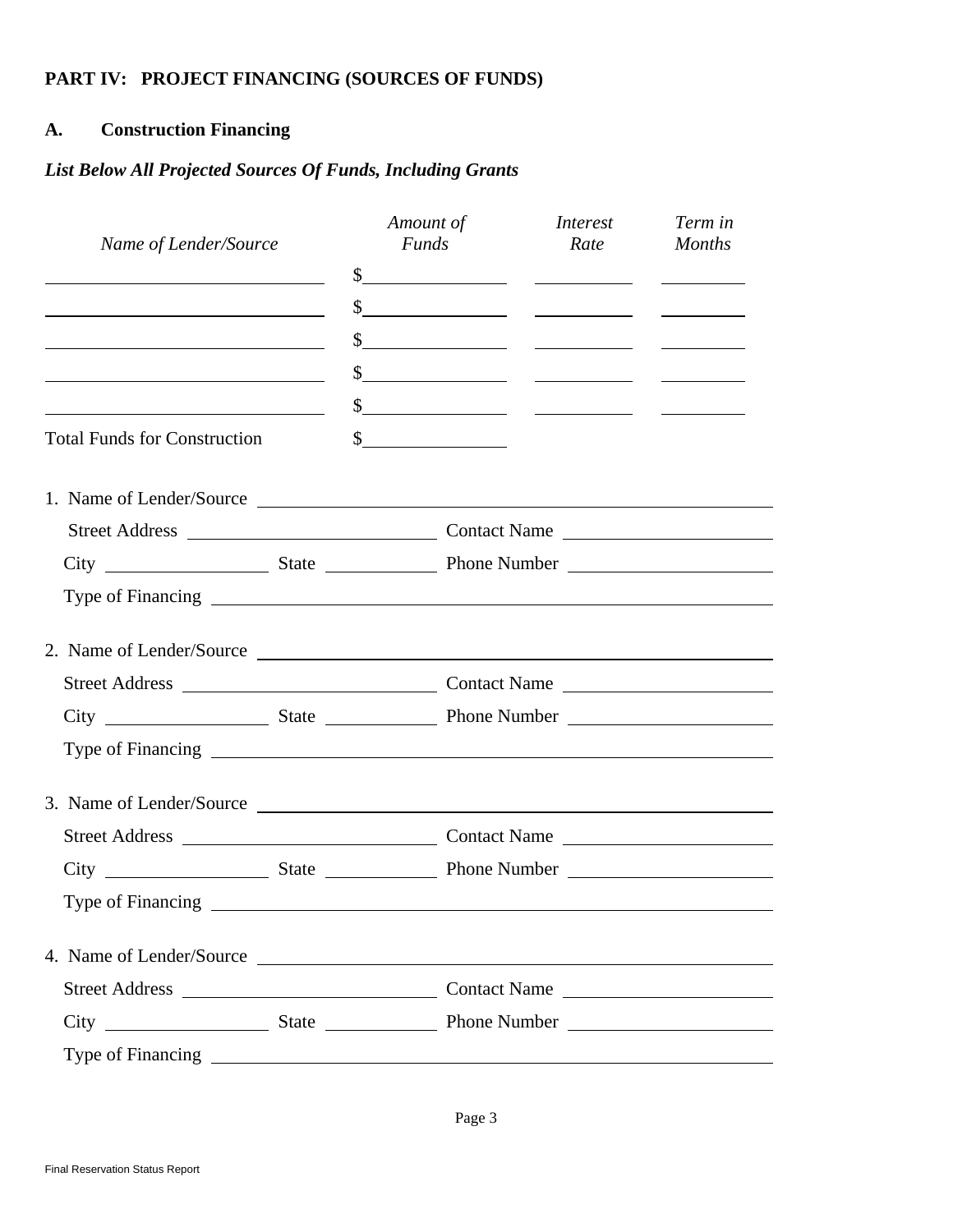# **PROJECT FINANCING (SOURCES OF FUNDS)**

# **B. Permanent Financing**

# *List Below All Projected Sources Of Funds, Including Grants*

| Name of Lender/Source                   | Amount of<br><b>Funds</b>   | <i>Interest</i><br>Rate | Term in<br><b>Months</b> | Annual<br>Debt Service                                                                                                                                                                                                                                                                                              | <b>Residual Receipts</b><br>Def Pymt.                                                                                                                                                                                                                                                                               |
|-----------------------------------------|-----------------------------|-------------------------|--------------------------|---------------------------------------------------------------------------------------------------------------------------------------------------------------------------------------------------------------------------------------------------------------------------------------------------------------------|---------------------------------------------------------------------------------------------------------------------------------------------------------------------------------------------------------------------------------------------------------------------------------------------------------------------|
|                                         |                             |                         |                          |                                                                                                                                                                                                                                                                                                                     | $\frac{1}{2}$ $\frac{1}{2}$ $\frac{1}{2}$ $\frac{1}{2}$ $\frac{1}{2}$ $\frac{1}{2}$ $\frac{1}{2}$ $\frac{1}{2}$ $\frac{1}{2}$ $\frac{1}{2}$ $\frac{1}{2}$ $\frac{1}{2}$ $\frac{1}{2}$ $\frac{1}{2}$ $\frac{1}{2}$ $\frac{1}{2}$ $\frac{1}{2}$ $\frac{1}{2}$ $\frac{1}{2}$ $\frac{1}{2}$ $\frac{1}{2}$ $\frac{1}{2}$ |
| <u> 1990 - Johann Barbara, martin a</u> |                             |                         |                          |                                                                                                                                                                                                                                                                                                                     | $\frac{1}{2}$                                                                                                                                                                                                                                                                                                       |
|                                         |                             |                         |                          | $\frac{1}{2}$ $\frac{1}{2}$ $\frac{1}{2}$ $\frac{1}{2}$ $\frac{1}{2}$ $\frac{1}{2}$ $\frac{1}{2}$ $\frac{1}{2}$ $\frac{1}{2}$ $\frac{1}{2}$ $\frac{1}{2}$ $\frac{1}{2}$ $\frac{1}{2}$ $\frac{1}{2}$ $\frac{1}{2}$ $\frac{1}{2}$ $\frac{1}{2}$ $\frac{1}{2}$ $\frac{1}{2}$ $\frac{1}{2}$ $\frac{1}{2}$ $\frac{1}{2}$ |                                                                                                                                                                                                                                                                                                                     |
|                                         |                             |                         |                          | $\frac{1}{2}$ $\frac{1}{2}$ $\frac{1}{2}$ $\frac{1}{2}$ $\frac{1}{2}$ $\frac{1}{2}$ $\frac{1}{2}$ $\frac{1}{2}$ $\frac{1}{2}$ $\frac{1}{2}$ $\frac{1}{2}$ $\frac{1}{2}$ $\frac{1}{2}$ $\frac{1}{2}$ $\frac{1}{2}$ $\frac{1}{2}$ $\frac{1}{2}$ $\frac{1}{2}$ $\frac{1}{2}$ $\frac{1}{2}$ $\frac{1}{2}$ $\frac{1}{2}$ |                                                                                                                                                                                                                                                                                                                     |
| <b>Total Permanent Financing</b>        | $\frac{\text{S}}{\text{S}}$ |                         |                          |                                                                                                                                                                                                                                                                                                                     |                                                                                                                                                                                                                                                                                                                     |
| 1. Name of Lender/Source                |                             |                         |                          |                                                                                                                                                                                                                                                                                                                     |                                                                                                                                                                                                                                                                                                                     |
|                                         |                             |                         |                          |                                                                                                                                                                                                                                                                                                                     |                                                                                                                                                                                                                                                                                                                     |
|                                         |                             |                         |                          |                                                                                                                                                                                                                                                                                                                     |                                                                                                                                                                                                                                                                                                                     |
|                                         |                             |                         |                          |                                                                                                                                                                                                                                                                                                                     |                                                                                                                                                                                                                                                                                                                     |
| 2. Name of Lender/Source                |                             |                         |                          |                                                                                                                                                                                                                                                                                                                     |                                                                                                                                                                                                                                                                                                                     |
|                                         |                             |                         |                          |                                                                                                                                                                                                                                                                                                                     |                                                                                                                                                                                                                                                                                                                     |
|                                         |                             |                         |                          |                                                                                                                                                                                                                                                                                                                     |                                                                                                                                                                                                                                                                                                                     |
|                                         |                             |                         |                          |                                                                                                                                                                                                                                                                                                                     |                                                                                                                                                                                                                                                                                                                     |
|                                         |                             |                         |                          |                                                                                                                                                                                                                                                                                                                     |                                                                                                                                                                                                                                                                                                                     |
|                                         |                             |                         |                          |                                                                                                                                                                                                                                                                                                                     |                                                                                                                                                                                                                                                                                                                     |
|                                         |                             |                         |                          |                                                                                                                                                                                                                                                                                                                     |                                                                                                                                                                                                                                                                                                                     |
|                                         |                             |                         |                          |                                                                                                                                                                                                                                                                                                                     |                                                                                                                                                                                                                                                                                                                     |
|                                         |                             |                         |                          |                                                                                                                                                                                                                                                                                                                     |                                                                                                                                                                                                                                                                                                                     |
|                                         |                             |                         |                          |                                                                                                                                                                                                                                                                                                                     |                                                                                                                                                                                                                                                                                                                     |
|                                         |                             |                         |                          |                                                                                                                                                                                                                                                                                                                     |                                                                                                                                                                                                                                                                                                                     |
|                                         |                             |                         |                          |                                                                                                                                                                                                                                                                                                                     |                                                                                                                                                                                                                                                                                                                     |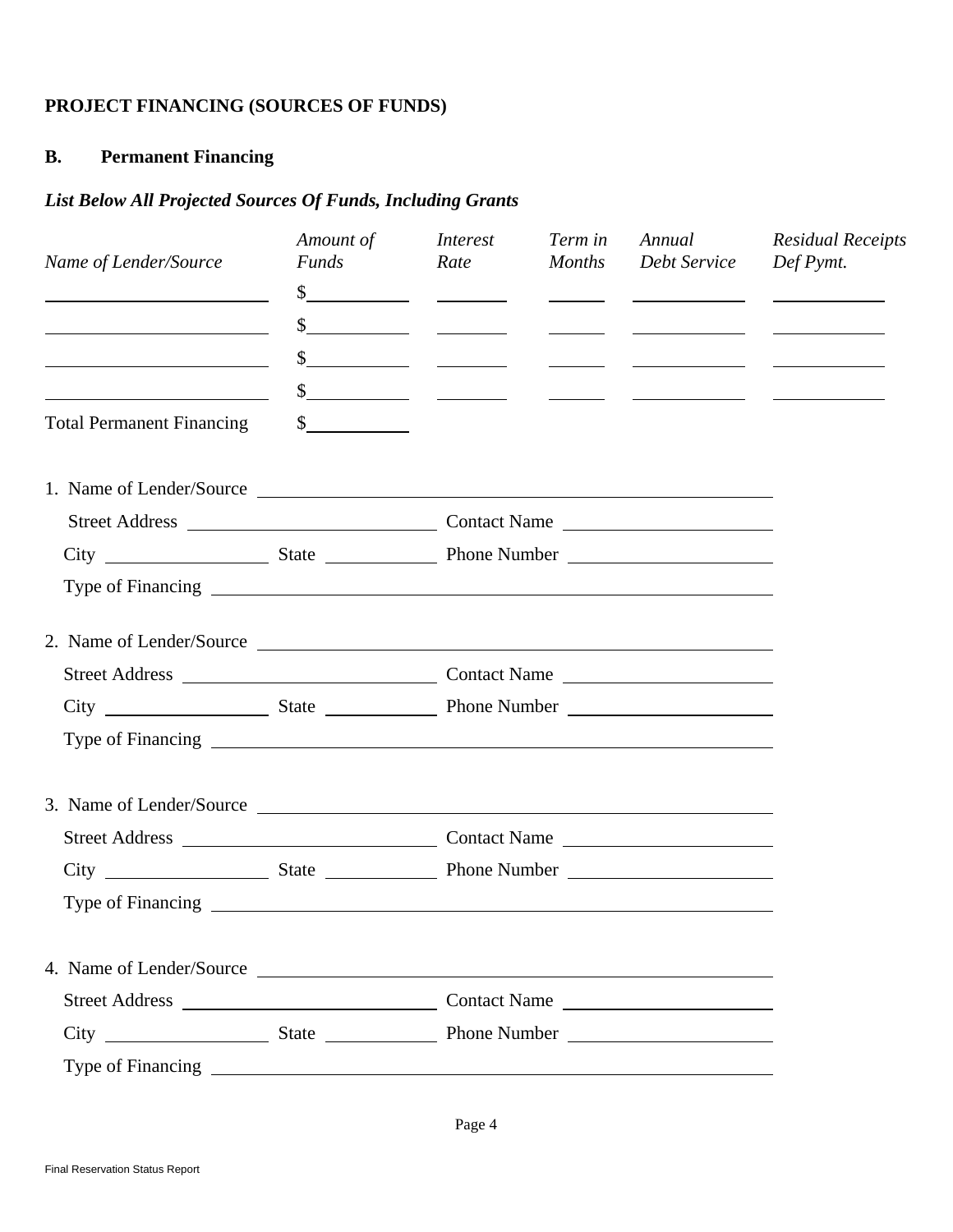### **PART V. BASIS & CREDIT AMOUNTS (cont.)**

# **B. Determination of Eligible and Qualified Basis**

|     |                                                                 | 70%PVC                                | 30%PVC                                 |      |
|-----|-----------------------------------------------------------------|---------------------------------------|----------------------------------------|------|
|     | <b>TOTAL ELIGIBLE BASIS</b> (from prior page)                   | \$<br>\$                              |                                        |      |
|     | Deduct From Eligible Basis:                                     |                                       |                                        |      |
|     | All Grant Proceeds Used to Finance Costs in Eligible Basis      |                                       |                                        |      |
|     | BMIR Federal Financing of Costs in 9% Eligible Basis            |                                       |                                        |      |
|     | Non-Qualified Non-Recourse Financing                            |                                       |                                        |      |
|     | Non-Qualifying Portion of Higher Quality Units                  |                                       |                                        |      |
|     | Historic Credit (on residential portion only)                   |                                       |                                        |      |
|     | <b>Total Ineligible Amounts</b>                                 |                                       |                                        |      |
|     | Total Eligible Amount Voluntarily Excluded                      |                                       |                                        |      |
|     | <b>TOTAL BASIS REDUCTION</b>                                    |                                       |                                        |      |
|     | <b>TOTAL REQUESTED UNADJUSTED ELIGIBLE BASIS \$</b>             |                                       |                                        |      |
|     | High Cost Area Adjustment (Reg. Section 10317(f) & 10327(d)(1)) | x 130%                                | x 100%                                 |      |
|     | <b>TOTAL ADJUSTED ELIGIBLE BASIS</b>                            |                                       |                                        |      |
|     | <b>Applicable Fraction</b>                                      | $\mathbf X$<br>$\%$                   | $\mathbf X$                            | $\%$ |
|     | <b>QUALIFIED BASIS</b>                                          |                                       |                                        |      |
| C.  | <b>Determination of Federal Credit</b>                          | New Construction<br>or Rehabilitation | Federally Subsidized<br>or Acquisition |      |
| C1. | <b>Qualified Basis</b>                                          | \$                                    | $\mathbb{S}$                           |      |
|     | C2. Applicable Percentage                                       |                                       | x 8. 96 x 3. 96                        |      |
| C3. | Subtotal Annual Federal Credit                                  | \$                                    | (a) $\sqrt[6]{ }$ (b)                  |      |
| C4. | <b>Total Annual Federal Credit</b>                              |                                       | \$ (a+b)                               |      |
|     |                                                                 |                                       |                                        |      |